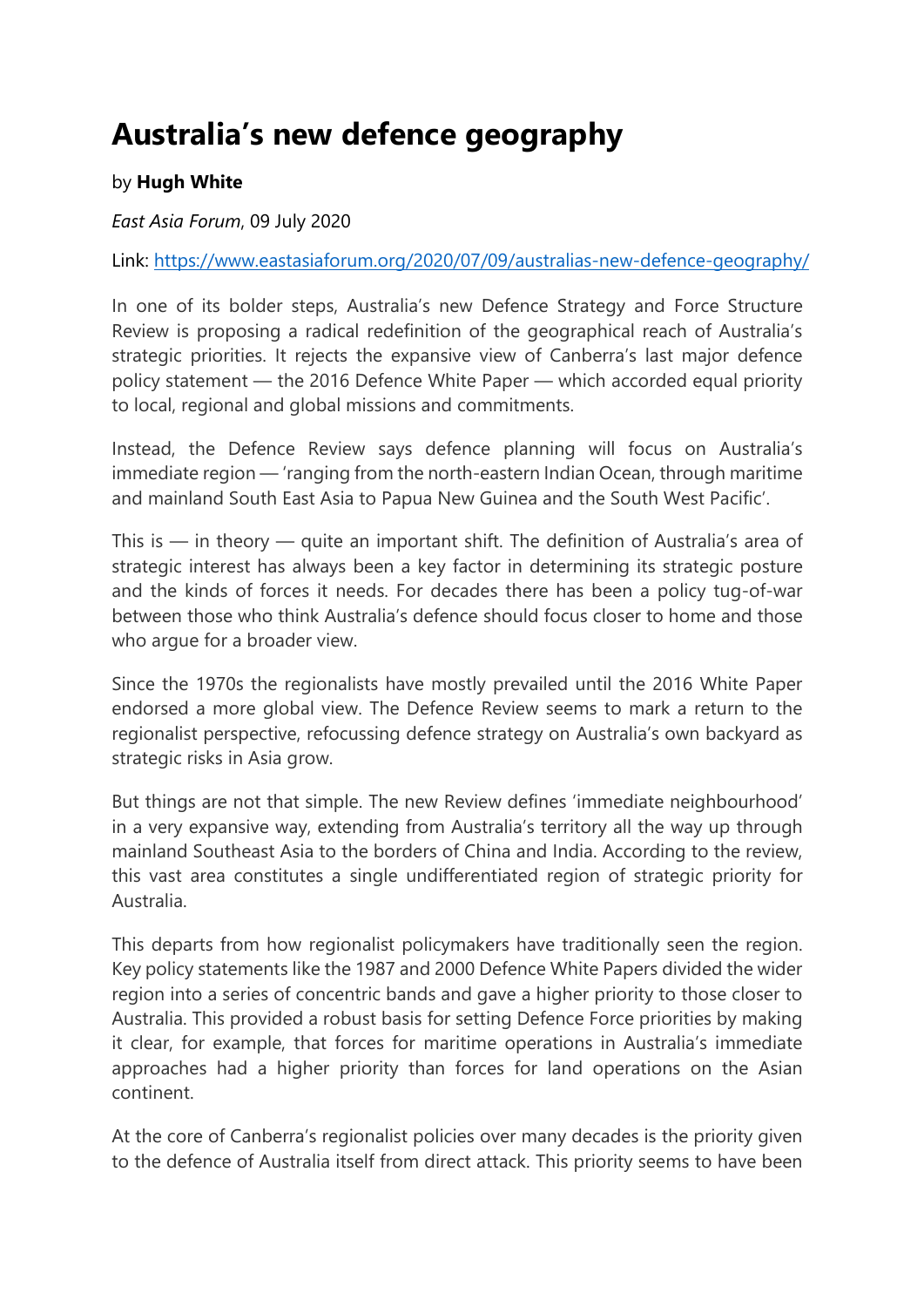completely dropped in the Defence Review. The defence of Laos now seems to have the same priority for Australia's armed forces as the defence of its own continent.

This seems absurd, but it meshes with another significant shift in the way the Review describes Australia's defence policy. Since the early 1970s every Australian government has committed itself to the goal of defence self-reliance — the idea that Australia should be able to defend itself against direct attack without relying on the armed forces of its allies. This commitment was heavily watered down for the first time in the 2016 White Paper and it has almost entirely disappeared in the Defence Review.

The natural conclusion to draw from this is that the government has abandoned the idea of self-reliance and now believes that its security depends on fighting alongside allies as far from its shores as possible. This marks a return to the policy of 'forward defence' which shaped Australian forces and drove its commitments in the 1950s and 1960s.

Forward defence fell out of favour after the failures of the Vietnam War, but perhaps it helped Australia and its neighbours to navigate the turbulent 1950s and 1960s. And one could argue that self-reliance was only ever taken seriously in relation to the relatively weak threats that could be posed by Indonesia. No government has seriously thought of defending Australia independently against a major power like China, which is the contingency we must take seriously today.

So perhaps a return to forward defence is a good idea? That depends on three things.

First, can Australia be sure of finding allies in its new and expansively-defined 'immediate neighbourhood' to fight alongside? The Defence Review talks a lot about cooperating with Asian neighbours to uphold regional peace and stability, and assumes that the United States will be there too. But this cannot be taken for granted. Countries closer to China have very different interests and priorities to Australia's, and the extent of the future commitment of the US to Asia is [uncertain](https://www.eastasiaforum.org/2020/04/01/the-us-china-and-asia-after-the-pandemic-more-not-less-tension/) as the costs and risks of confronting China grow.

Second, if the crunch came, would Australians be willing to fight so far from their own shores? The memory of Vietnam should create caution about committing future security to wars in Asia.

And third, can Australia be sure that it could make an effective military contribution to a major Asian war so far from its shores? Not on the evidence of the Defence Review, which despite all the hype [leaves](https://www.eastasiaforum.org/2019/08/13/how-to-defend-australia/) Australia's future force plans and Defence budget virtually unchanged.

So a return to forward defence looks, at this stage, a risky and ill-considered policy. And this matters because these policy concepts shape real decisions involving many